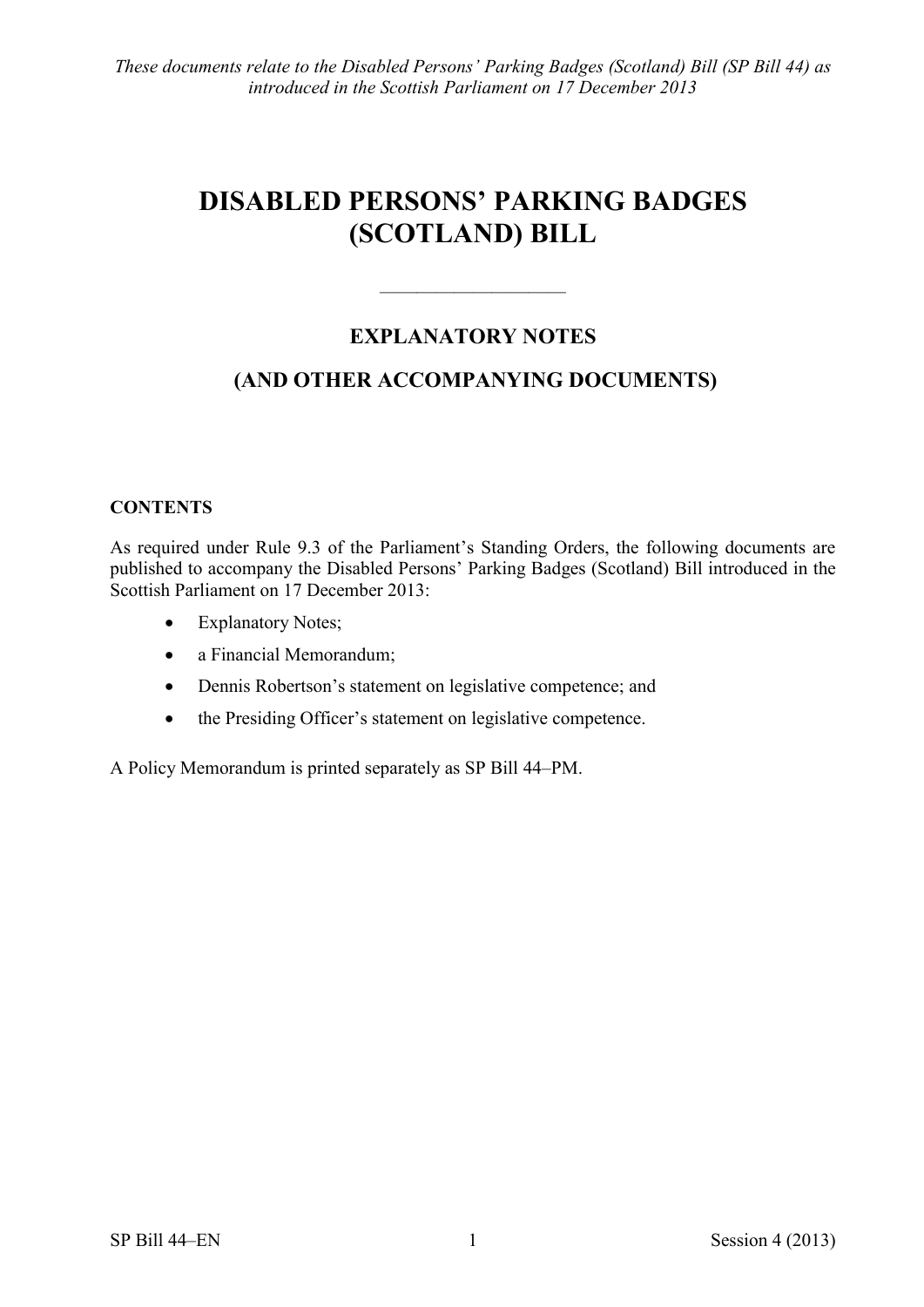# **EXPLANATORY NOTES**

# **INTRODUCTION**

1. These Explanatory Notes have been prepared by officials of the Scottish Government to support Dennis Robertson MSP, the member in charge of the Bill, in order to assist the reader of the Bill and to help inform debate on it. They do not form part of the Bill and have not been endorsed by the Parliament.

2. The Notes should be read in conjunction with the Bill. They are not, and are not meant to be, a comprehensive description of the Bill. So where a part of a section does not seem to require any explanation or comment, none is given.

### **THE BILL**

3. The Bill includes amendments of section 21 of the Chronically Sick and Disabled Persons Act 1970 ("the 1970 Act") and is aimed at improving the ability of local authorities to tackle misuse of the blue badge to obtain on-street parking concessions. The Bill is aimed at protecting the rights of badge holders who use their badges responsibly within the terms of the scheme.

### **COMMENTARY ON SECTIONS**

#### **Section 1 - Form of badge**

4. Paragraph (b) of section 21(1A) of the 1970 Act requires the Scottish Ministers to prescribe the form of the badge in regulations. The regulations must be published (see sections 27 and 41 of the Interpretation and Legislative Reform (Scotland) Act 2010), thus all of the details about what constitutes a badge in proper form are immediately put into the public domain.

5. Section 1 of the Bill substitutes a new paragraph (b) that will allow the Scottish Ministers to specify requirements about the form of a badge administratively, which means the requirements so specified need not be published. The new paragraph (b) continues to allow the Scottish Ministers to specify some, or all, of the requirements as to the form of a badge in regulations.

#### **Section 2 - Power to cancel badge**

6. Section 21(7AB) of the 1970 Act (inserted by the UK Disabled Persons' Parking Badges Act 2013 ("the 2013 Act")) is extended to Scotland to give local authorities the power to cancel a badge that is no longer held by the person to whom it was issued. If cancellation is effected other than where the badge has been reported lost or stolen, the cancellation will take effect only when the authority has given notice to the holder.

### **Section 3 – Power to confiscate badge**

<span id="page-1-0"></span>7. Section 21(4D) of the 1970 Act (inserted by the 2013 Act) is extended to Scotland and will give constables and enforcement officers the power to retain a badge that has been presented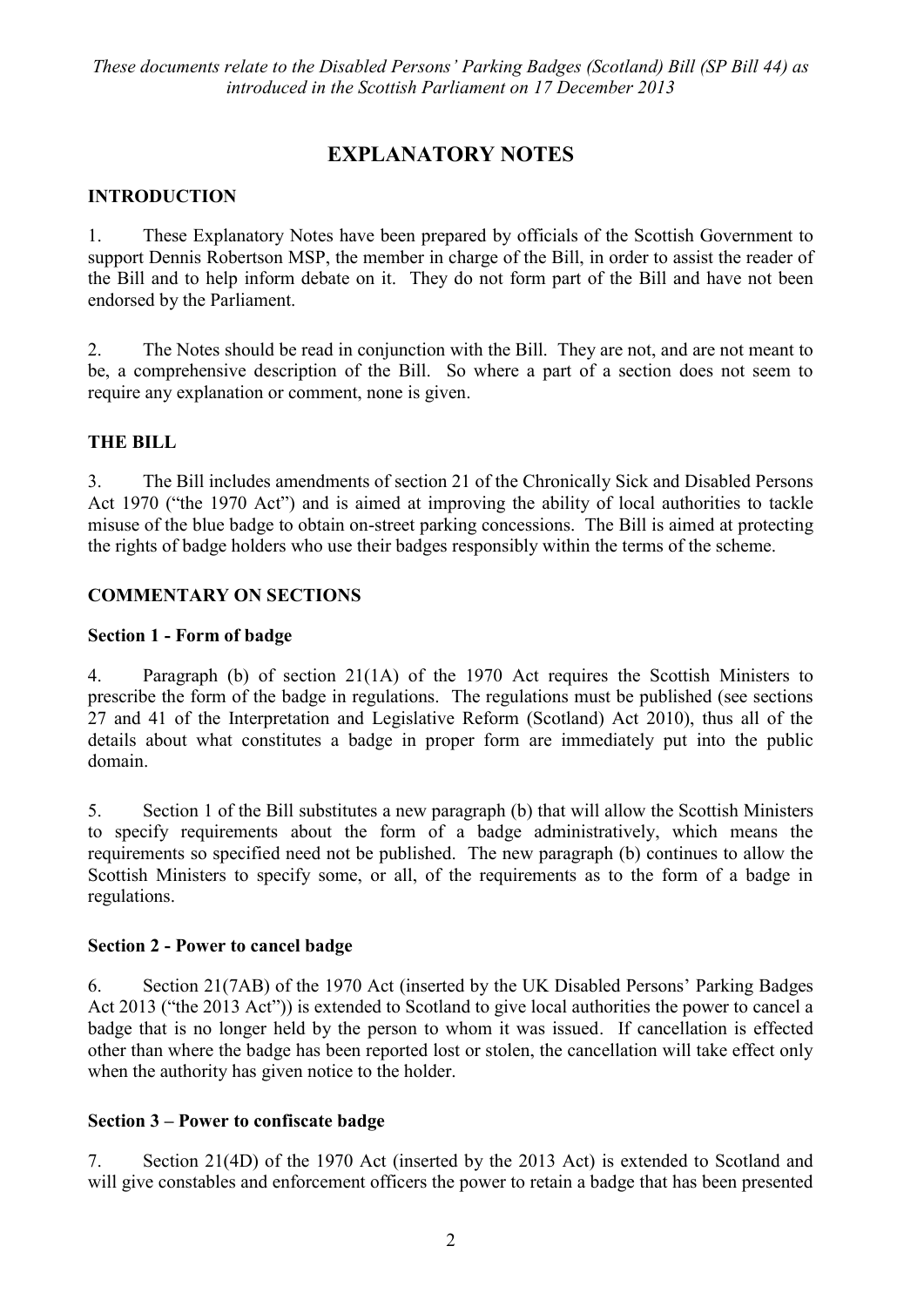to them for examination and which appears not to have been issued under the Act, has been cancelled, should have been returned to the local authority or is being misused.

8. Subsection (4E) of section 21 of the 1970 Act confers a power to make regulations to prescribe what is to be done with a badge which has been retained under subsection (4D). That power will be exercisable by the Scottish Ministers in relation to a badge that has been retained in Scotland.

# **Section 4 – Offence of using cancelled badge**

9. Section 21(4BZA) of the 1970 Act (inserted by the 2013 Act) is extended to Scotland. The effect is that it will be a criminal offence for a person to drive a vehicle whilst displaying a badge which has been cancelled or should have been returned to the issuing authority.

10. Section 21(4C) of the 1970 Act (as amended by the 2013 Act) provides that an offence under section 21(4BZA) is a summary offence and can be punished with a fine up to level 3 on the standard scale. The standard scale is set out in section 225 of the Criminal Procedure (Scotland) Act 1995; as at the date of the Bill's introduction a level 3 fine is £1,000.

11. Subsection (1ZA) of section 117 (wrongful use of a disabled person's badge) of the Road Traffic Regulation Act 1984 (inserted by the 2013 Act) is extended to Scotland so as to make it an offence to display on a parked vehicle a badge which has been cancelled or should have been returned to the issuing local authority. An offence under section 117(1ZA) of the Road Traffic Regulation Act 1984 is also a summary offence that attracts a fine of up to level 3 on the standard scale (see Schedule 2 to the Road Traffic Offenders Act 1988).

### **Section 5 – Enforcement officers**

12. At the time of the Bill's introduction, subsection (4BA) of section 21 of the 1970 Act confers on constables, traffic wardens and parking attendants the power to require a person to produce a badge for examination. Section 3 of the Bill will give them the additional power under subsection (4D) to retain a badge produced for examination in certain circumstances (see paragraph [7](#page-1-0) of these Notes).

13. Section 5 of the Bill will confer the enforcement powers mentioned in the preceding paragraph on a new class of official, namely a person employed or engaged by a local authority to exercise those powers. Section 5 of the Bill achieves this by inserting a definition of "enforcement officer" as section 21(8A) of the 1970 Act. Enforcement officer is defined to mean traffic wardens and parking attendants as well as the new class of official. References to "enforcement officer" are then inserted into the relevant subsections of section 21 of the 1970 Act.

14. Constables, traffic wardens and parking attendants will be in uniform when exercising their enforcement powers under section 21 of the 1970 Act. The new class of official which section 5 will create need not be uniformed. To ensure that the public can know that a person not in uniform who is requesting the production of a badge is entitled to make that demand, section 5 of the Bill will insert a new section 21(4BC) into the 1970 Act. The new subsection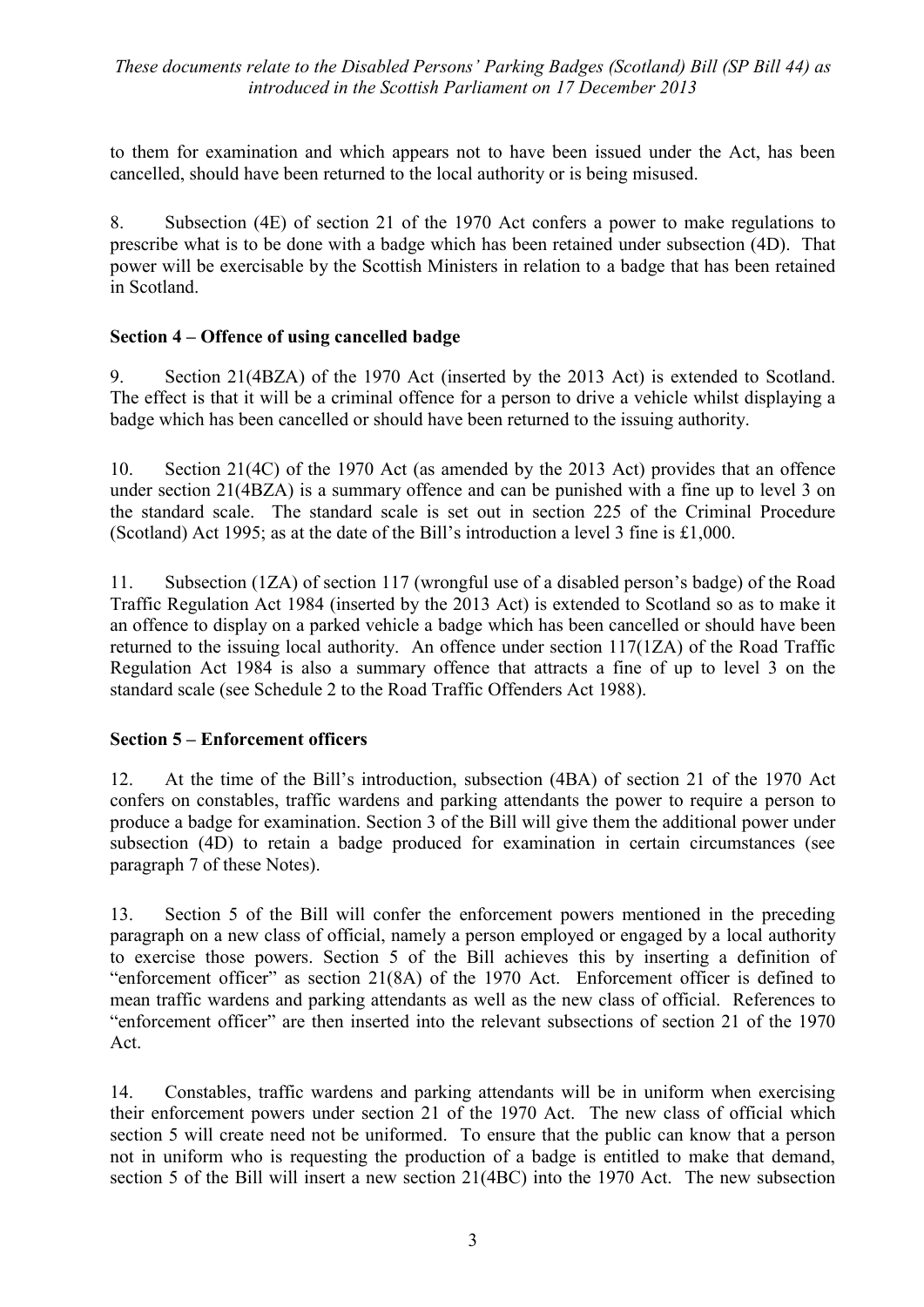provides that it is not an offence to fail to present a badge for examination in response to a request from someone other than a constable, traffic warden or parking attendant, unless the person making the request produces evidence of the person's authorisation to make it.

### **Section 6 – Review of local authority decision**

15. Section 6 allows the Scottish Ministers to make regulations requiring local authorities to review on request a decision not to award a badge on the grounds that a person is not eligible for one. Eligibility depends on being a disabled person of a description prescribed in regulations under section 21(2) of the 1970 Act. The current description of an eligible person is given by the Disabled Persons (Badges for Motor Vehicles) (Scotland) Regulations 2000 (S.S.I. 2000/59).

16. It is intended that the regulations which will be made under section 6 will specify who may apply for a review, the manner in which an application for a review is to be made and the procedure to be followed by the local authority when conducting and disposing of a review. The regulations will be subject to the negative procedure (as defined by section 28 of the Interpretation and Legislative Reform (Scotland) Act 2010).

——————————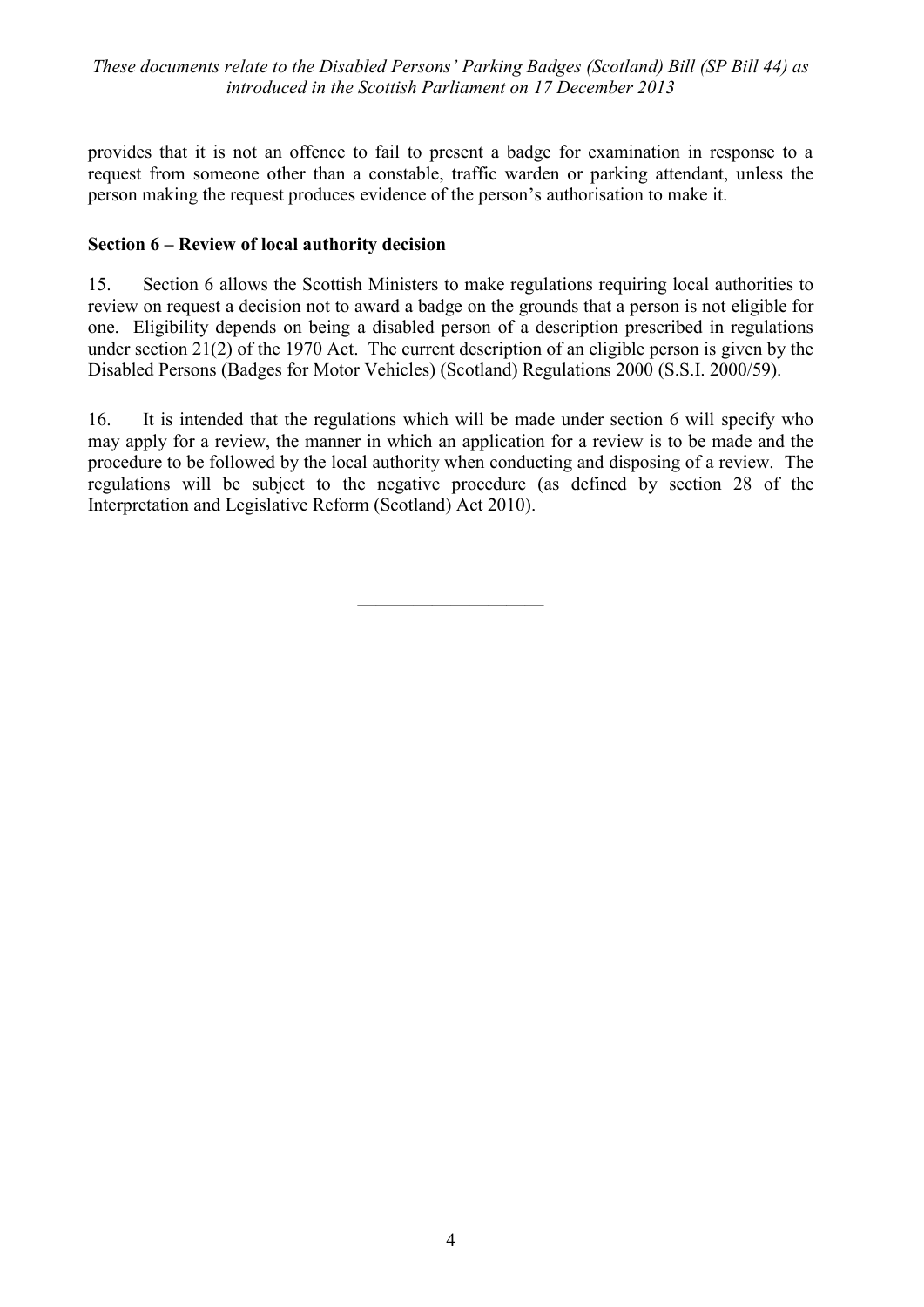# **FINANCIAL MEMORANDUM**

#### **INTRODUCTION**

1. This document relates to the Disabled Persons' Parking Badges (Scotland) Bill introduced in the Scottish Parliament on 17 December 2013. To satisfy Rule 9.3.2 of the Parliament's Standing Orders, it has been prepared by officials of the Scottish Government to support Dennis Robertson MSP, the member in charge of the Bill. It does not form part of the Bill and has not been endorsed by the Parliament.

2. The figures provided within this memorandum are the best current estimates for the costs expected as a result of the Bill.

#### **BACKGROUND**

3. The blue badge scheme provides concessions to disabled people to park where restrictions may otherwise apply. The scheme plays an important part in helping severely disabled people access jobs, shops and community services. Without their blue badge, many would be confined to their home. Further background information about the blue badge scheme is provided in the Policy Memorandum.

- 4. The Bill:
	- aims to strengthen enforcement of the blue badge scheme by providing the power to cancel and retain badges in certain circumstances and by allowing local authorities to appoint a new type of enforcement officer (sections 2 to 5)
	- will allow elements of the form of the blue badge to be set administratively by the Scottish Ministers (section 1)
	- will allow the Scottish Ministers to make regulations ensuring that people refused a blue badge on eligibility grounds will be able to seek a review of that decision (section 6).

### **COSTS FOR THE SCOTTISH ADMINISTRATION**

5. No costs are expected for the Scottish Administration as a result of the Bill as they are not responsible for the administration and enforcement of the blue badge scheme.

6. Responsibility for blue badge enforcement lies with local authorities and Police Scotland. As set out in the following parts of this memorandum, the Bill is expected to have only limited cost implications for those bodies. The Scottish Government does not expect there will be any need to make additional resources available to them as a consequence of the Bill.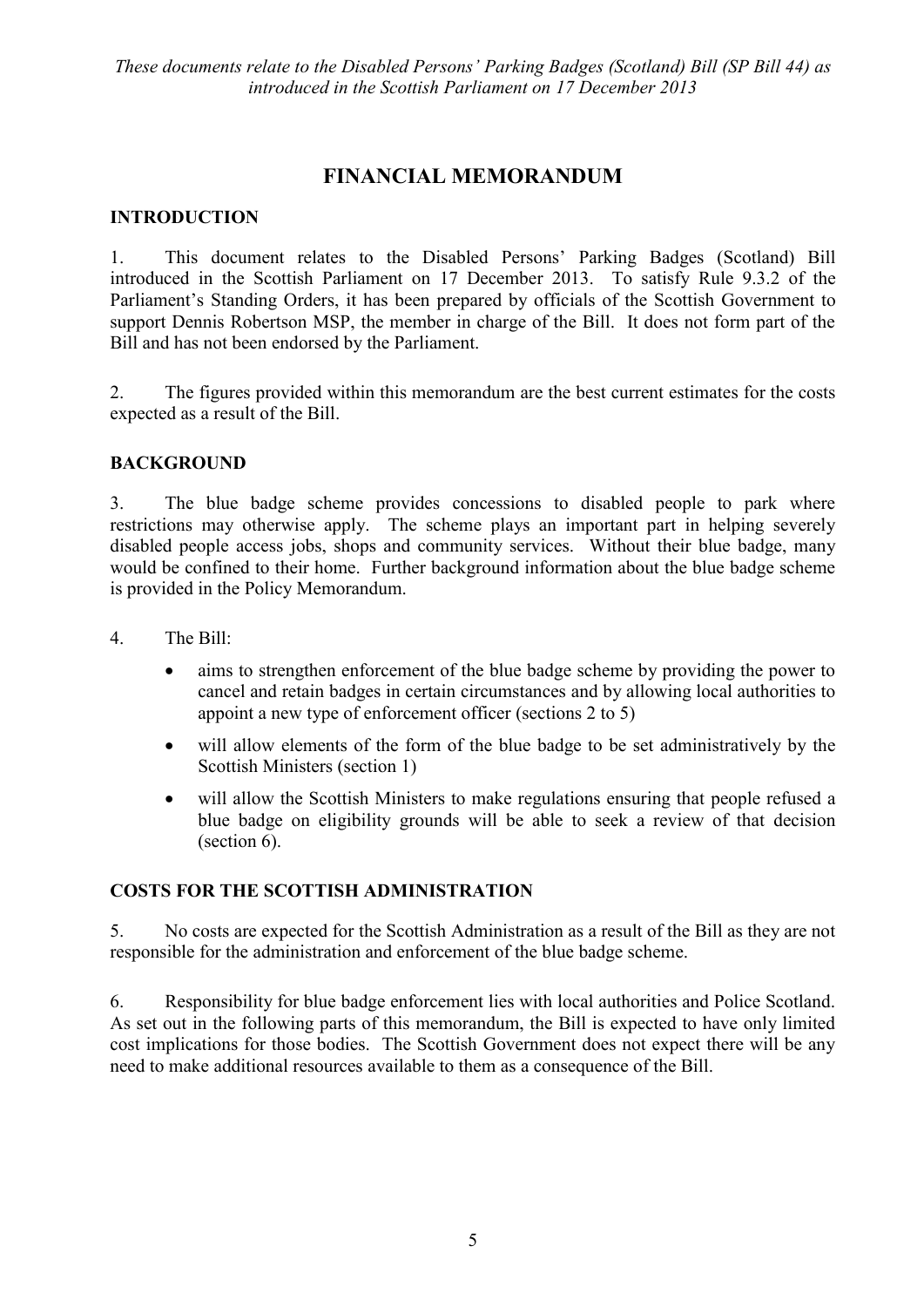# **COSTS FOR LOCAL AUTHORITIES**

# **Background**

7. Local authorities are responsible for issuing blue badges to people in their areas and some local authorities are responsible for tackling blue badge misuse within their areas.

8. Local authority parking attendants enforce the blue badge scheme where parking enforcement has been decriminalised. Decriminalised Parking Enforcement (DPE) is a regime which enables local authorities to administer their own parking penalty scheme and to retain the penalties collected to finance their parking enforcement procedure. At present 12 local authorities have implemented DPE with a further two moving through the application process.

9. In those local authority areas where DPE has not been implemented, Police Scotland is responsible for parking enforcement. In those areas the blue badge scheme is currently enforced by police traffic wardens. Police Scotland is currently reviewing this service.

# **Section 5 (enforcement officers)**

10. Section 5 of the Bill will enable local authorities to appoint people, other than parking attendants, to act as enforcement officers. At present the power only matters for those local authorities which operate DPE and it is likely that they will only appoint where it makes financial sense to do so (in other words, where the cost of appointing someone would not be disproportionate in view of what blue badge misuse is estimated to cost the authority in terms of lost parking revenue — which, for some authorities, can be very significant sums each year).

11. Assuming a local authority took on a new member of staff to act as an enforcement officer at the same wage as a parking attendant, the estimated cost per annum would be £26,000 inclusive of overtime, employers' pension contribution and national insurance. Additionally there may be some training and development costs and one-off office and equipment costs estimated at £3,000-£4,000.

12. Of course section 5 of the Bill merely provides greater flexibility for local authorities, by allowing them to authorise people other than parking attendants to act as enforcement officers. It will be for each authority to decide whether it wants to take on additional staff, or contract with a third party, in order to have this new type of enforcement officer operating in its area. There is potential for the new enforcement officers to make efficiencies in enforcing the blue badge scheme by freeing up parking attendants' time to deal with other parking violations. The cost of recruiting a new enforcement officer could be reduced if the appointment is made as a shared resource between neighbouring local authorities.

# **Section 6 (local authority reviews)**

13. Regulations to be made under section 6 will require every local authority to have a review process in place to review its decisions to refuse an application for a blue badge on eligibility grounds. The Bill does not provide for a fee to be charged for reviews, so it is expected the costs of reviews will be borne by local authorities.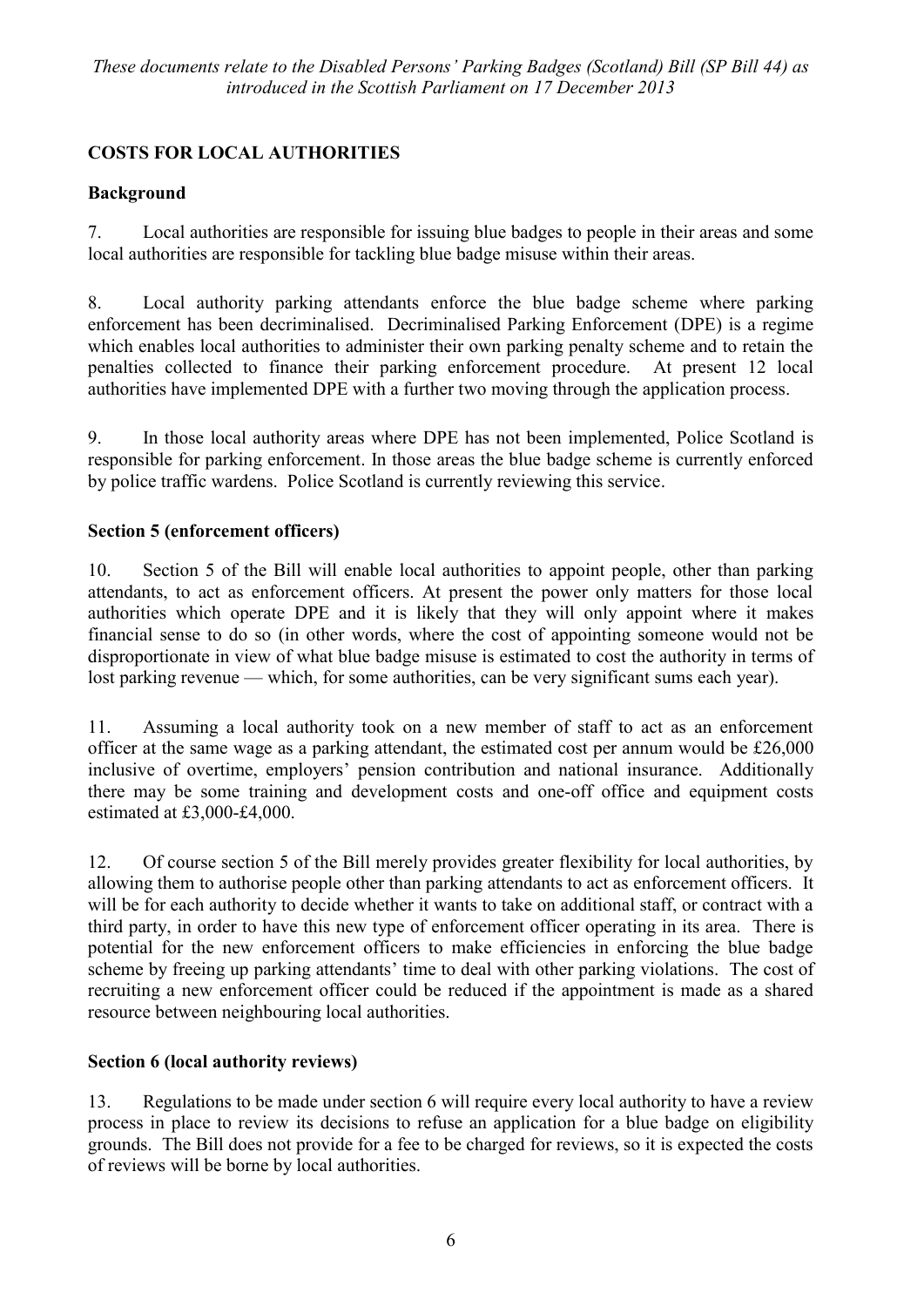14. The cost of providing a review process will not be entirely new for all local authorities as 20 out of the 32 already do so.

15. Two local authorities which currently have review processes estimated the cost of conducting a review. One estimated £8.25 and the other £9.25 per review. To the cost of the review itself approximately £10 can be added for associated administrative costs. Taking the higher estimated cost for conducting a review and adding £10 in administrative costs gives a total cost per review of £19.25.

16. There are significant margins of uncertainty around the likely annual numbers of reviews and inevitably numbers will vary from one local authority to another. The responses from 27 local authorities to a questionnaire issued in March 2013 provide some basis for an estimate. The responses reveal that over a two month period 20 applicants requested a review following an Independent Mobility Assessment. This would equate to 120 requests per annum across 27 local authorities. Extrapolating from this snapshot, a generous estimate for 32 local authorities might be something in the order of 200 review requests each year.

17. The cost of 200 reviews each year at £19.25 per review would be £3,850. Allowing for the significant uncertainty around the number of reviews per year, if the number were trebled (i.e. 600) the estimated annual cost would amount to £11,550.

# **COSTS FOR OTHER BODIES, INDIVIDUALS AND BUSINESSES**

18. The only provision in the Bill expected to give rise to costs under this heading is section 4, which creates new offences associated with blue badge misuse.

19. Individuals convicted of the new offences will bear a cost in the form of any fine imposed on them.

20. There will also be costs for the various parts of the justice system. The costs are uncertain since it cannot be known how many prosecutions there will be for the new offences. It is unlikely the costs will be significant and should be readily absorbed within existing budgets.

21. The cost of section 4 depends on how often the new offences are committed, how often the crime is detected and how many of the crimes detected proceed to prosecution or some other formal disposal.

22. The blue badge table in the Scottish Transport Statistics Bulletin<sup>1</sup> shows that there were 263,045 badges on issue in Scotland as at 31 March 2012. The vast majority of them are not misused and of those which are misused fewer still will be misused in the ways that section 4 of the Bill will make an offence.

 $\overline{a}$ 

<sup>1</sup> <http://www.transportscotland.gov.uk/analysis/statistics/publications/scottish-transport-statistics-previous-editions>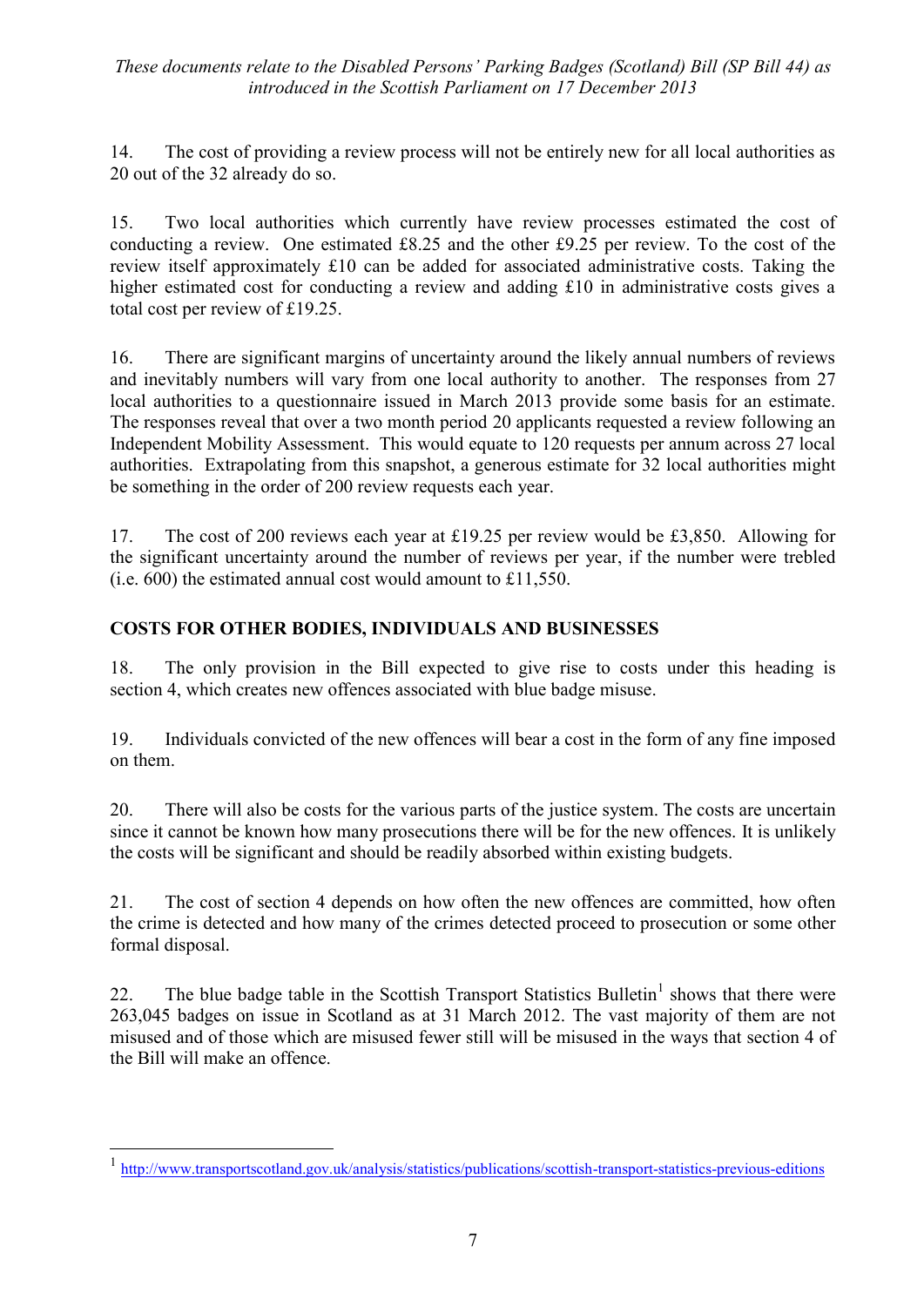23. As to the proportion of misused badges, research in 2008 by the Department for Transport in London<sup>2</sup> (conducted in England only) found that between  $1\%$  and  $3\%$  of badges were replacement badges for lost and stolen badges, many of which were being used by family members. Further Department for Transport research in  $2010<sup>3</sup>$ , again in local authorities in England only, suggested fraud levels of between 2% and 4%. Research conducted in England is not an altogether reliable guide to the Scottish position, given that England has more, and larger, cities where parking is at a premium. It seems reasonable to assume the level of misuse in Scotland will be at the lower end of the ranges indicated by the DfT research. If 1% of the badges on issue in Scotland were being misused it would equate to around 2,500 badges being misused. Allowing for the facts that a minority of cases of badge misuse will be one of the new offences, that not all occurrences of the new offences will be detected and that not all of those will be prosecuted, a way of making a reasonable estimate of the number of cases that will be prosecuted might be found by taking 1% of the estimated 2,500 cases of misuse (25).

24. The cost to the Scottish Court Service of a prosecution in a justice of the peace court is estimated at £169 and the estimated cost of a case in the sheriff court is £334. So the cost of 25 cases per year to the Scottish Court Service can be estimated as falling somewhere between £4,225 and £8,350. In practice the cost is likely to be at the lower end of the scale as it seems reasonable to expect many of the cases will be prosecuted in JP courts and a number will be brought to a swift conclusion by a guilty plea.

25. Average prosecution costs per case are £335, which gives an annual cost of £8,375 (25 x £335).

26. The average legal assistance cost is estimated at £329 per case, which would fall upon the Scottish Legal Aid Board were legal aid made available in the 25 estimated cases per year, resulting in an estimated annual cost around £8,225. These average unit costs are taken from the Scottish Government publication on the costs to Criminal Justice System 2011-2012.<sup>4</sup>

——————————

1

<sup>&</sup>lt;sup>2</sup>[http://webarchive.nationalarchives.gov.uk/+/http:/www.dft.gov.uk/transportforyou/access/bluebadge/reform/reform](http://webarchive.nationalarchives.gov.uk/+/http:/www.dft.gov.uk/transportforyou/access/bluebadge/reform/reformstrategy/bbreformstrategy.pdf) [strategy/bbreformstrategy.pdf](http://webarchive.nationalarchives.gov.uk/+/http:/www.dft.gov.uk/transportforyou/access/bluebadge/reform/reformstrategy/bbreformstrategy.pdf)

<sup>&</sup>lt;sup>3</sup>[http://assets.dft.gov.uk/publications/blue-badge-reform-enforcement-evidence-base/blue-badge-reform](http://assets.dft.gov.uk/publications/blue-badge-reform-enforcement-evidence-base/blue-badge-reform-enforcement-evidence-base.pdf)[enforcement-evidence-base.pdf](http://assets.dft.gov.uk/publications/blue-badge-reform-enforcement-evidence-base/blue-badge-reform-enforcement-evidence-base.pdf)

<sup>4</sup> <http://www.scotland.gov.uk/Topics/Statistics/Browse/Crime-Justice/Publications/costcrimjustscot>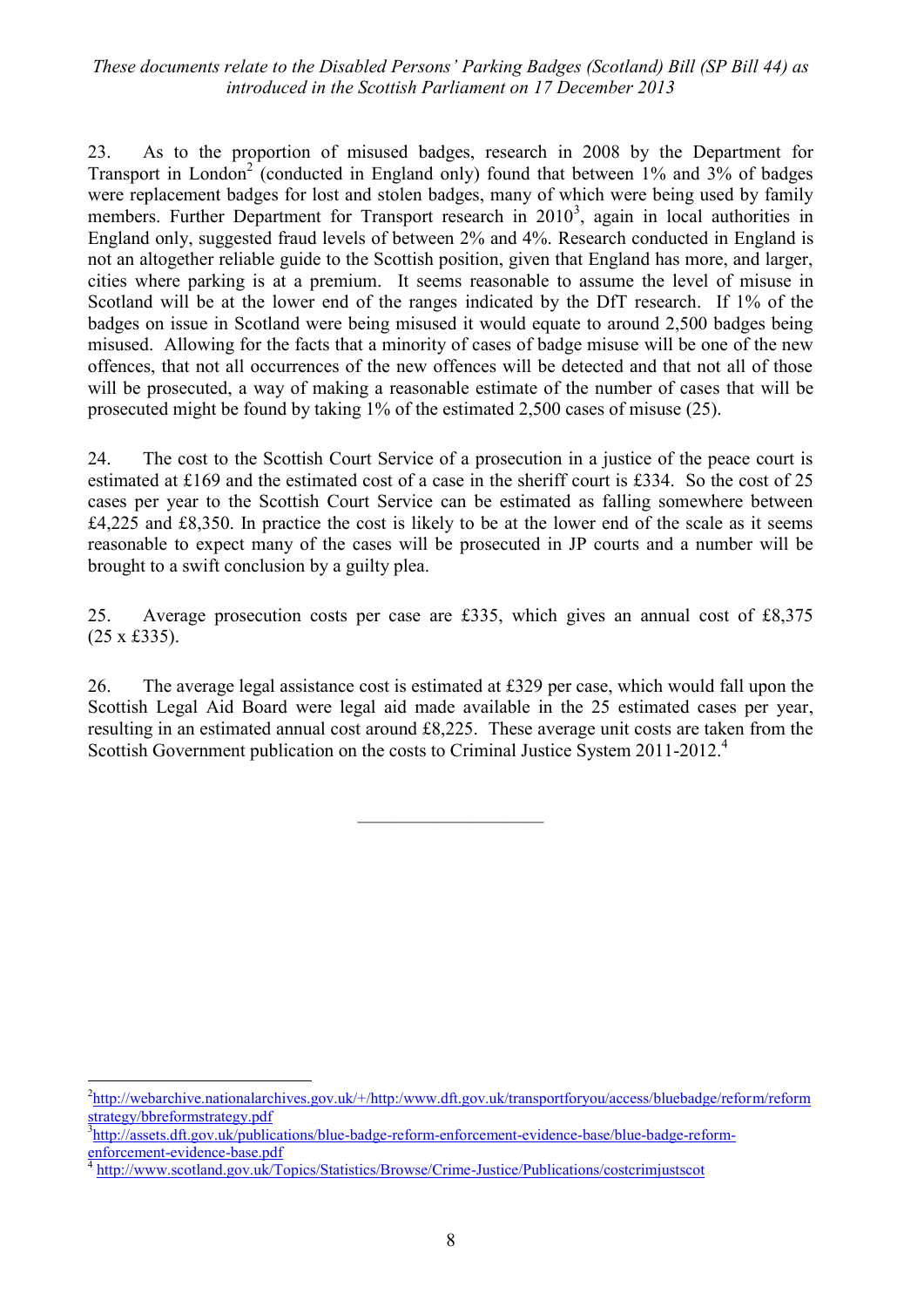# **MEMBER'S STATEMENT ON LEGISLATIVE COMPETENCE**

On 17 December 2013, the member in charge of the Bill (Dennis Robertson MSP) made the following statement:

―In my view, the provisions of the Disabled Persons' Parking Badges (Scotland) Bill would be within the legislative competence of the Scottish Parliament."

# **PRESIDING OFFICER'S STATEMENT ON LEGISLATIVE COMPETENCE**

——————————

On 17 December 2013, the Presiding Officer (Rt Hon Tricia Marwick MSP) made the following statement:

―In my view, the provisions of the Disabled Persons' Parking Badges (Scotland) Bill would be within the legislative competence of the Scottish Parliament."